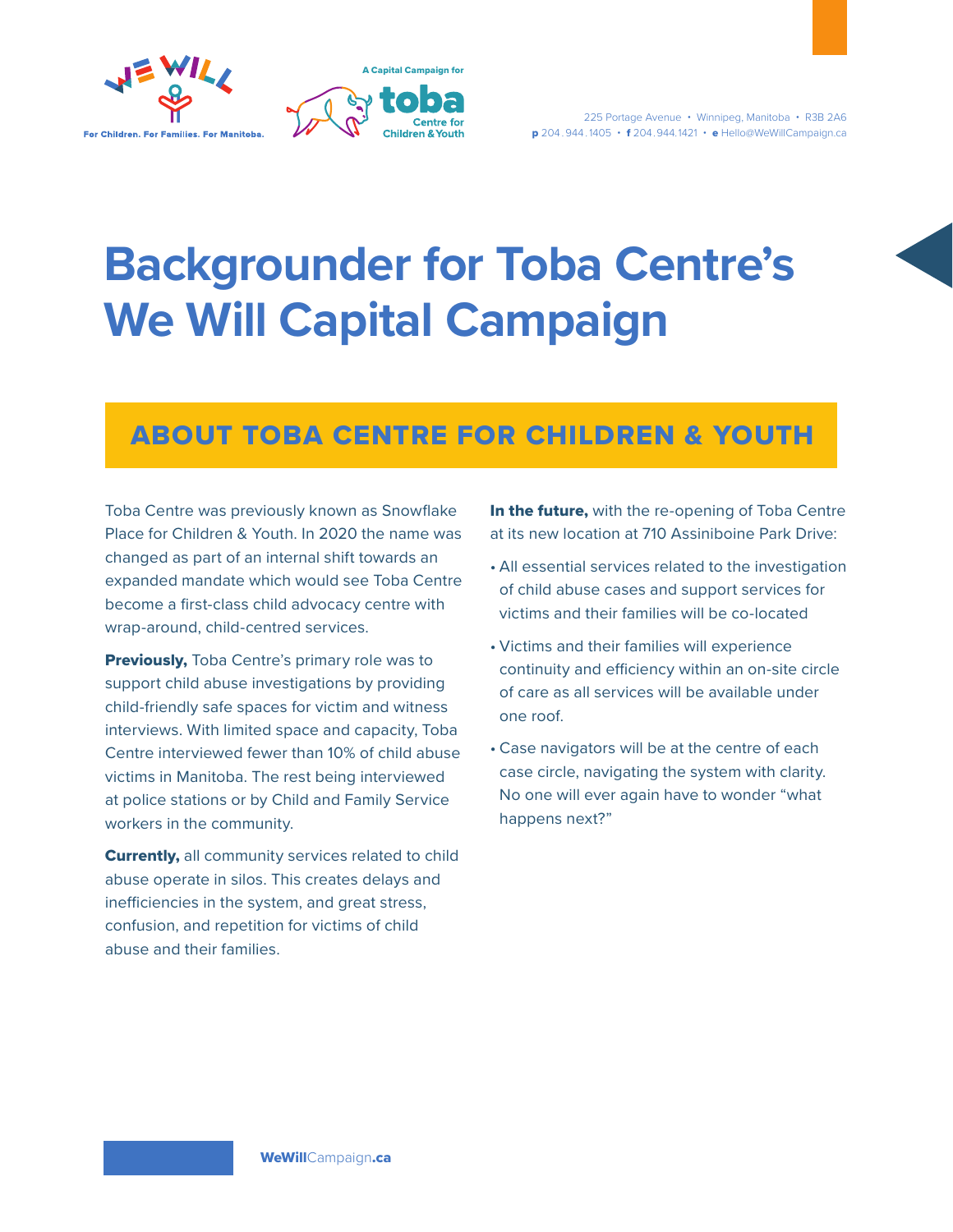## OUR TEAM

**Toba Centre is building up a staff complement that will be able to fulfill its mission of providing a first-of-its-kind, made in Manitoba, centre of excellence. The centre is led by Executive Director Christy Dzikowicz and Director of Operations Karen Chymy.**



#### **CHRISTY** DZIKOWICZ

Christy Dzikowicz is the Executive Director of Toba Centre for Children & Youth and is spearheading the evolution of the Centre to a fully functioning child advocacy centre where the recovery needs of children and families take precedence over systemic processes and system outcomes. Christy has worked in child maltreatment in a variety of roles for over 25 years. Prior to her position with Toba Centre, Christy was the Director of the Child Safety and Family Advocacy Division of the Canadian Centre for Child Protection for 11 years. There, she led a team that supported families of missing and exploited children, and led the development of a support network for adult survivors of child sexual exploitation. Christy worked for two years with Manitoba Justice in Victim Services and spent nine years before that with child welfare in Manitoba. Christy's child welfare experience includes six years with the Child Abuse Investigation Unit. She is an outspoken advocate for children and for better systemic and community responses to child maltreatment.



In her role as the Director of Operations at Toba Centre for Children & Youth, Karen Chymy is overseeing program and policy development, internal operations, interagency collaboration, service needs, and outcomes of service delivery as Toba Centre transforms its services.

Prior to joining Toba Centre in 2019, Karen was employed at the Canadian Centre for Child Protection for 11 years. As the Director of Operations, Karen was involved in the operations of two of the Canadian Centre's national programs, Cybertip.ca (Canada's tipline for reporting online sexual exploitation of children) and the Child Safety and Family Advocacy Division. Karen worked within the child welfare system for nine years, including six years in the Child Abuse Investigations Unit, as well as at other child-serving organizations providing programming to at-risk children.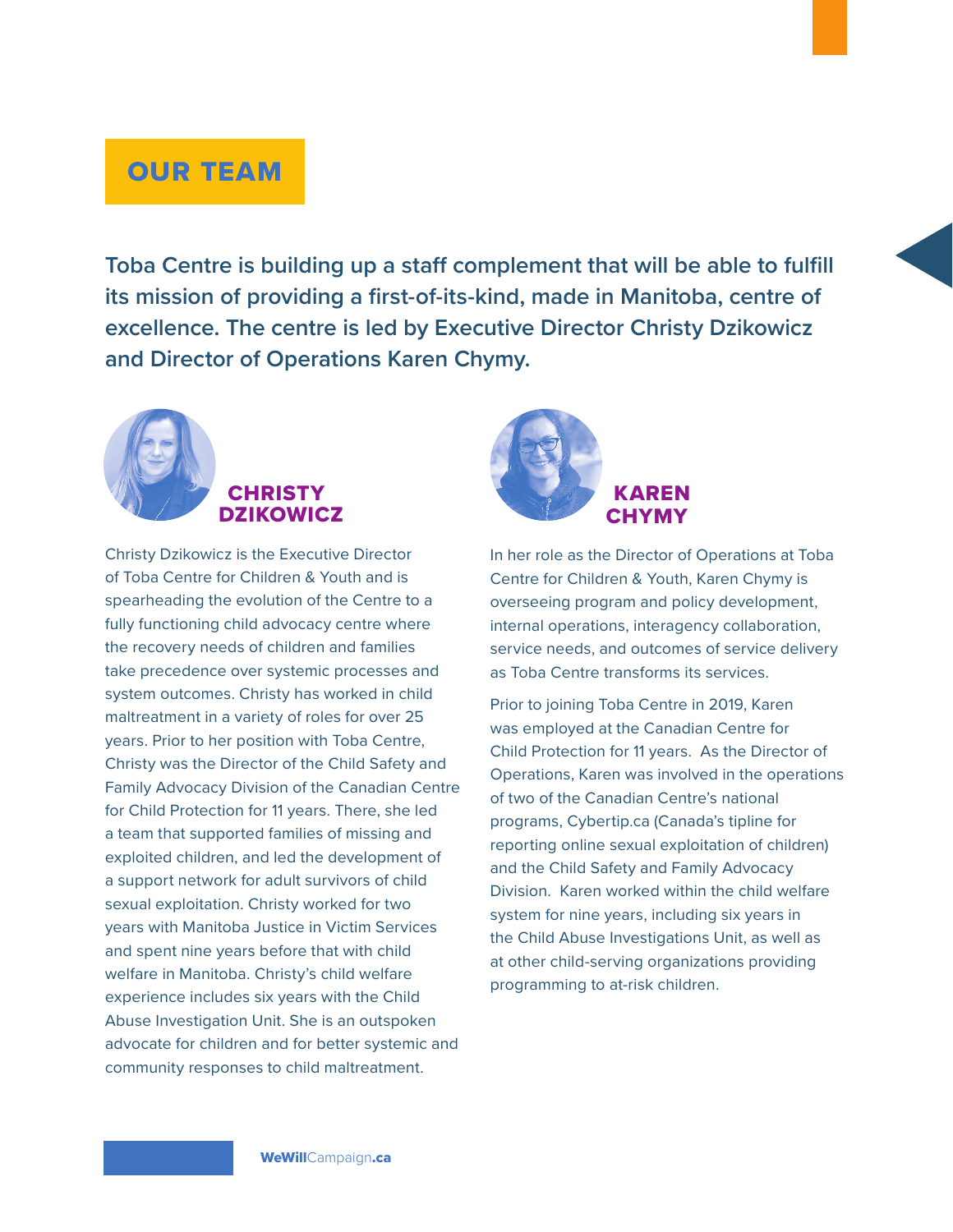## WHAT IS CHILD ABUSE?

**Child abuse is any behaviour that intentionally endangers the development, security or survival of someone under the age of 18. Child abuse can be sexual, physical, or emotional in nature. SOURCE: ZEBRA CHILD PROTECTION CENTRE AND CENTRAL ALBERTA CHILD ADVOCACY CENTRE.**

In Manitoba, about 4,000 child abuse investigations are undertaken every year. **It is widely believed that many more cases of child abuse in Manitoba go unreported.**

#### WHAT ARE SOCIETAL IMPACTS OF CHILD ABUSE:

Our best efforts today to support victims of child abuse and their families will reduce the very significant negative impacts on individuals, families, and communities throughout Manitoba.

- Poverty: Victims of child abuse are 26 times more likely to become homeless.
- Violence: Boys abused by a family member are 45 times more likely to perpetrate dating violence as adolescents.
- Education: Children who have been abused are 30% less likely to graduate from high school.
- Job Stability: Adults abused in childhood are more likely to have problems holding jobs.
- Well-Being: Adult survivors of child abuse have four times as many contacts with mental health services as people who did not suffer abuse.
- Crime: Children who have experienced abuse are four times more likely to be arrested as a juvenile.
- Addiction: Nearly 75% of people in a detoxification program reported a history of abuse.
- Suicide: Victims of child abuse are four times more likely to report harming themselves or having suicidal thoughts.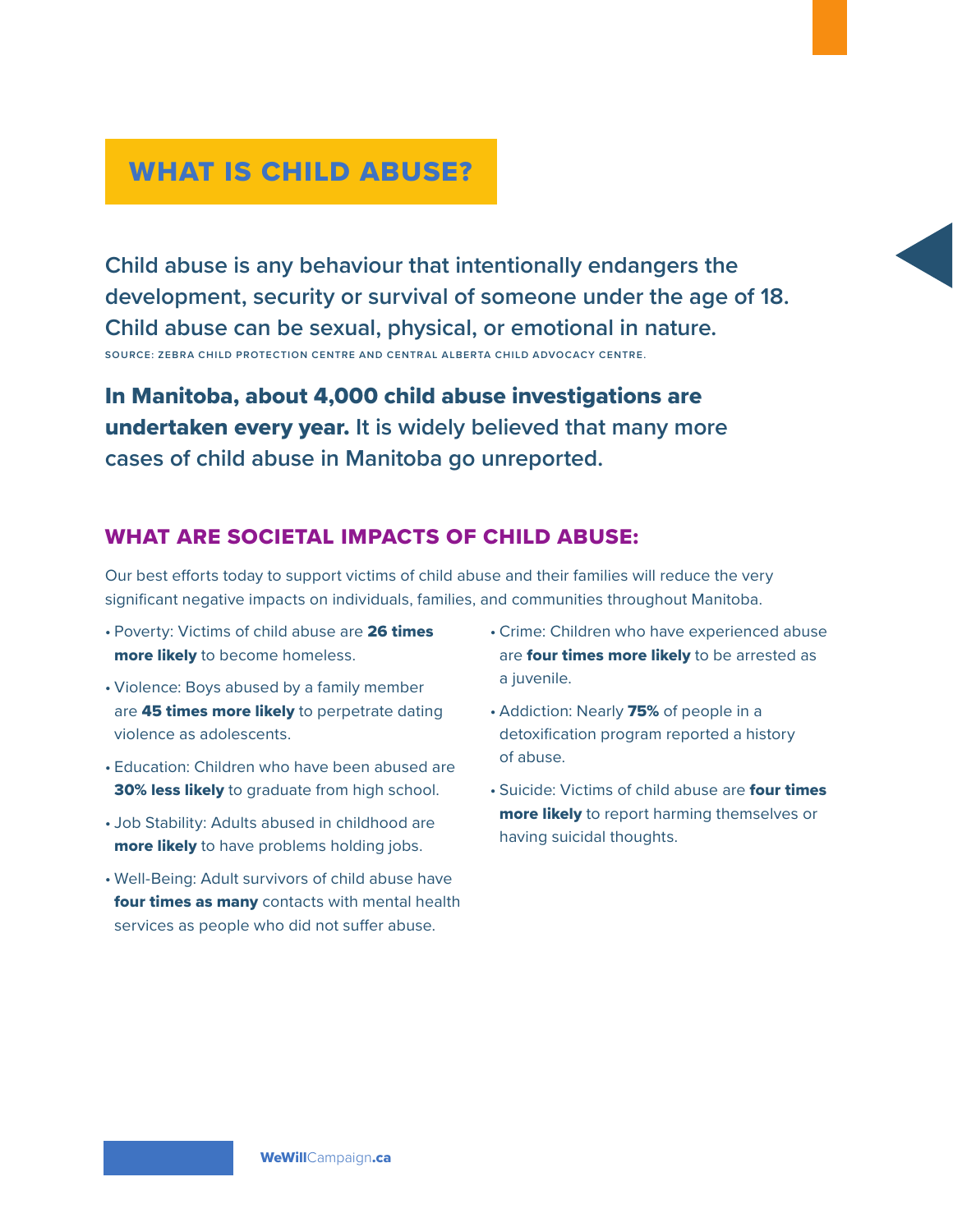# A CHILD ADVOCACY CENTRE

**With the new Toba Centre for Children & Youth, we will enhance systems and dramatically improve outcomes for every victim of child abuse and their families.**

#### CO-LOCATION

By co-locating desired and required services involved in a child abuse case, we will improve outcomes and processes for children and their families. Under one roof, there will be:

- medical staff to treat children who have suffered abuse and to support investigations;
- police officers from agencies across the province;
- social workers;
- forensic interviewers;
- other professional supports.

The entire CAC team is designed to support and work with children and their families as they seek to heal.

#### CASE NAVIGATORS

Of special significance will be the addition of Case Navigators. This is the real game changer in supporting victims of child abuse and child witnesses to violence. Skilled navigators will help children and their families understand the process and work with colleagues to minimize

delays and repetition in investigations. There will always be someone for a child or a parent to call. Someone with an answer—a champion to help families through the process and to support them for as long as necessary.

#### PUTTING CHILDREN FIRST

Toba Centre will adopt best practices and learn from other established child advocacy centres across Canada to create a first of its kind, made in Manitoba, centre of excellence. We already know that child advocacy centres result in:

- Stronger working relationships and better case outcomes
- Increased and quicker access to services
- \$3 in community benefits for every \$1 invested in children
- Reduced time and costs per case for child protection, law enforcement, and health care professionals
- Lower rates for trauma related symptoms

We intend to do more, to do better, and to lead the way for Manitoba children.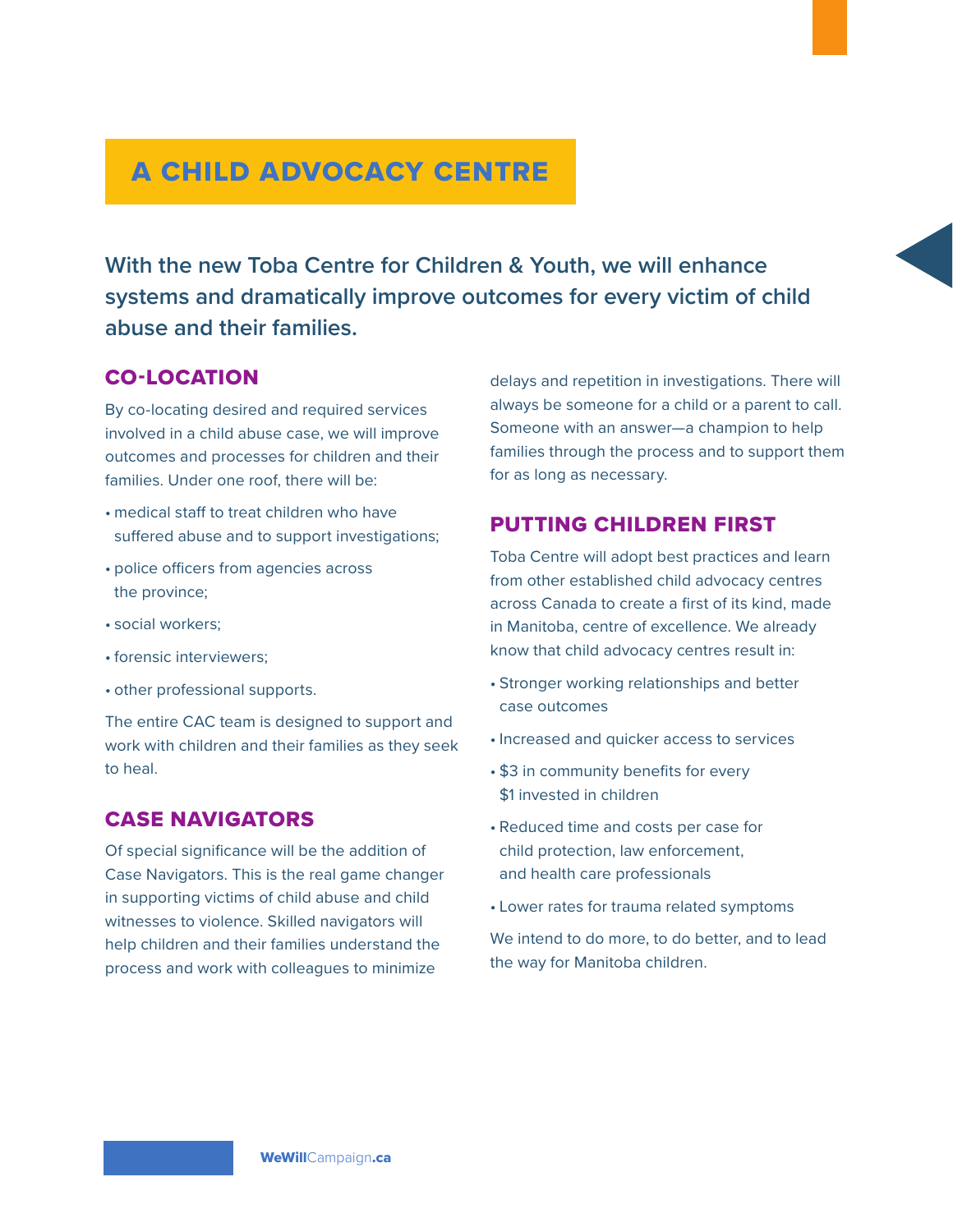## BACKGROUND

## WHAT ARE CHILD ADVOCACY CENTRES?

**Child advocacy centres (CACs) were first established in the United States in 1985 to better respond to child abuse. The core principle of a CAC is to bring the system to the child and bring the agency professionals together to work in a collaborative approach that results in effective, efficient and child-centered casework.**

Today, there are over 20 child advocacy centres in Canada. Although CACs may differ with respect to clients they serve and the range of services they offer, all CACs are based on the core principle of a child-centred foundation, providing:

- A child-friendly facility that is comfortable for children and is both psychologically and physically safe
- A multi-disciplinary team approach in which the CAC works with police, child protection professionals, physical and mental health professionals, prosecutors and victim advocates
- Specially trained forensic interviewers who gather investigative information thereby avoiding repeat, sequential interviews of the child
- Medical evaluation either at the CAC or through collaboration with specialized medical service providers
- Specialized mental health services provided either at the CAC or in co-operation with collateral providers
- Victim support / advocacy available either at the CAC or through collaboration with other providers
- Case reviews with the multi-disciplinary team conducted on a routine basis to share information, plan and co-ordinate investigation and other services
- Case tracking provided in a systematic way to monitor case progress, service outcomes and the efficacy of the program.

This collaborative approach requires the integration of practices across multiple agencies, coordinating service delivery, and integrating the activities, wherever possible, of the agency professionals. While there is no universal approach to integration or integrated practices they should support the key features identified above.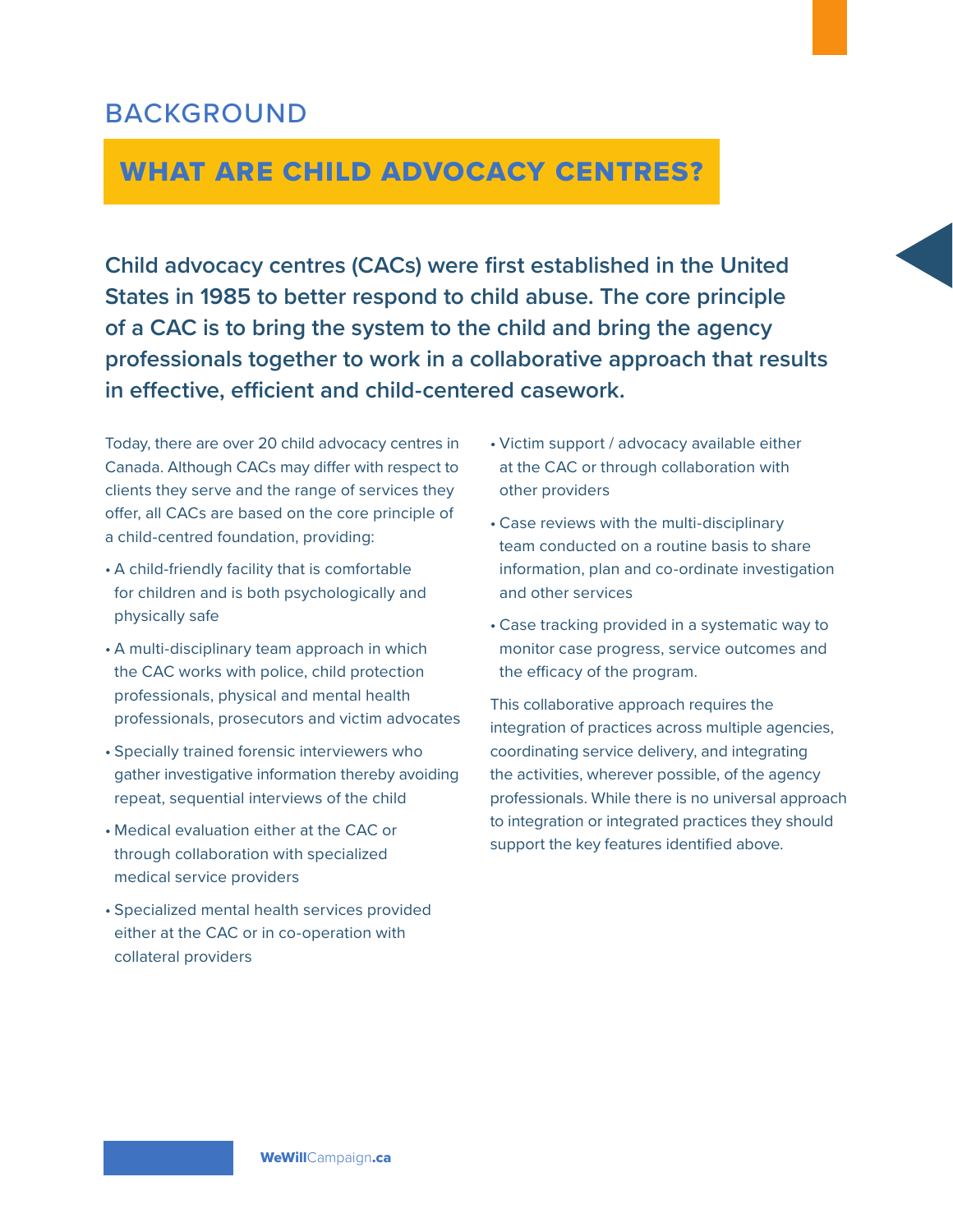### NATIONAL CHILDREN'S ALLIANCE ACCREDITATION

Toba Centre is transforming into a full-service CAC following accreditation guidelines provided by the National Children's Alliance (NCA). The standards are evidence-supported and evolve over time and require revision as research progresses.

- 1. **Multidisciplinary Team** An accredited CAC coordinates the efforts of a multidisciplinary team to respond to child abuse allegations and includes representatives from: law enforcement, child protective services, prosecution, medical, mental health, victim advocacy, and children's advocacy centre.
- 2. Cultural Competency & Diversity CACs provide culturally competent services for all CAC clients throughout the duration of the case.
- 3. **Forensic Interviews** Forensic interviews are coordinated to avoid duplicative interviewing and are conducted in a manner that is legally sound and of a neutral, fact-finding nature.
- 4. Victim Support and Advocacy Victim support and advocacy services are provided to all CAC clients and their caregivers as part of the multidisciplinary team response.
- 5. **Medical Evaluation** Specialized medical evaluation and treatment services are available to all CAC clients and are coordinated as part of the multidisciplinary team response.
- 6. Mental Health Evidence-based, traumafocused mental health services, designed to meet the unique needs of the children and caregivers, are consistently available as part of the multidisciplinary team response.
- 7. **Case Review**  $-$  A formal process in which multidisciplinary discussion and information sharing regarding the investigation, case status, and services needed by the child and family must occur on a routine basis.
- 8. Case Tracking CACs must develop and implement a system for monitoring case progress and tracking case outcomes for all multidisciplinary team components.
- 9. **Organizational Capacity** A designated legal entity responsible for program and fiscal operations has been established and implements basic sound administrative policies and procedures
- 10.Child-Focused Setting The child-focused setting is comfortable, private, and both physically and psychologically safe for diverse populations of children and their family members.